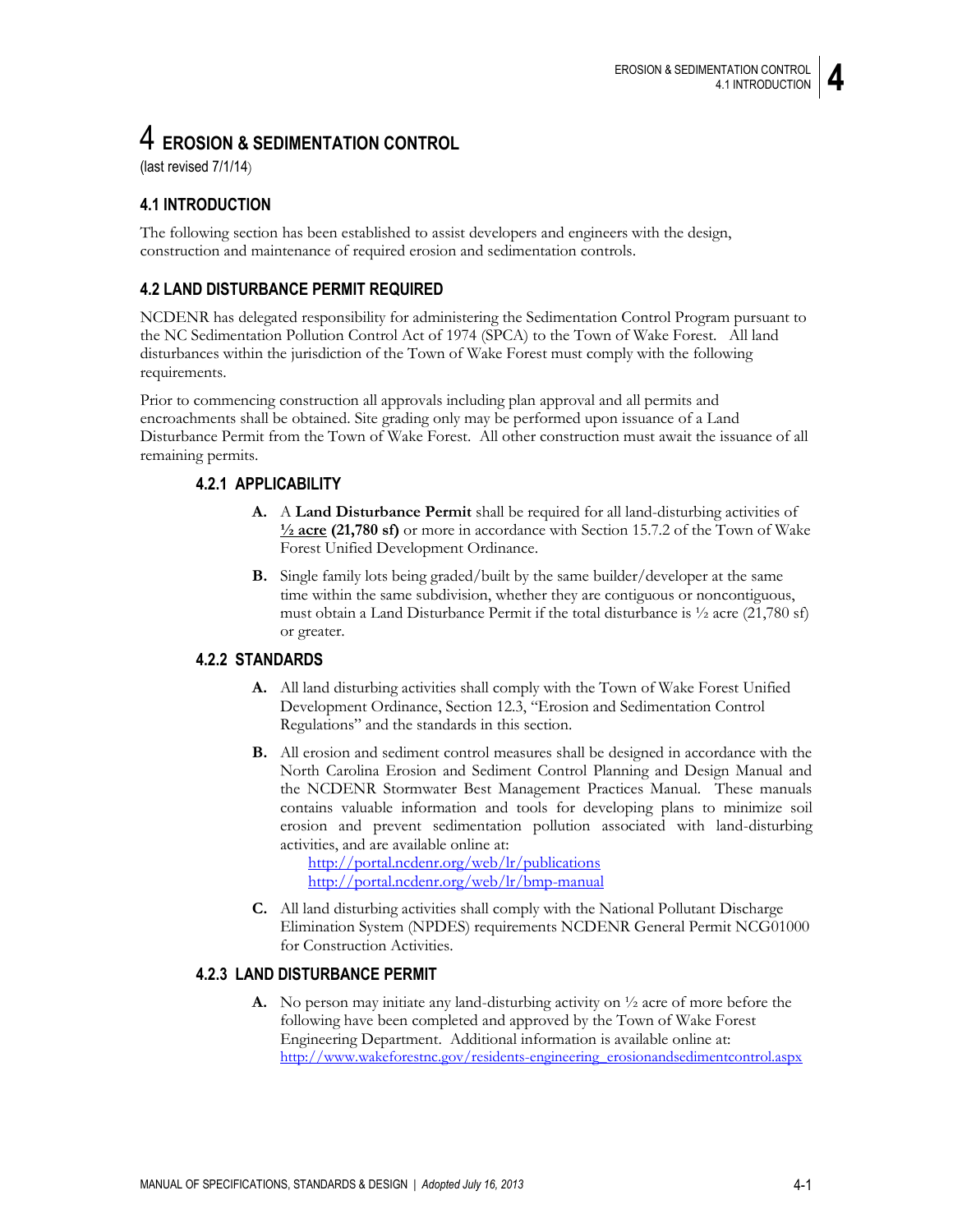- 1. **Land Disturbing (E&SC) Permit Application** located at the end of this Section.
- **2. Plan Checklist**
- **3. Financially Responsible Owner (FRO) Form**
- **4. Application Fee**
- **5. E&SC Calculations**
- **6. Stormwater Calculations**
- **7. Deed**
- **8. NCDENR DWR/ COE permit, as applicable**
- **9. NCDOT Encroachment/Driveway permit, as applicable**
- 10. **Erosion and Sedimentation Control Plan** sealed by a NC registered Professional Engineer or Landscape Architect
- 11. **Vicinity map** showing the location of the site. The scale of the map shall be adequate to show the area in question with reasonable depiction of streets to determine the exact location of the site. The scale shall be no less than  $1" = 400'$ .
- 12. **USGS Quadrangle map** with the site location depicted on the map.
- 13. **NRCS Wake County Soil Survey** with the site location clearly depicted on the map.
- 14. **Drainage Area Map.** The drainage area contributing to the system being designed and the drainage sub-area contributing to each inlet point shall be clearly identified.

## **4.2.4 EROSION CONTROL DETAILS**

Town of Wake Forest Concrete Washout Pit, Standard Detail 9.76, is herein made part of this section by reference and should be utilized in conjunction with the North Carolina Erosion and Sediment Control Planning and Design Manual.

#### **4.3 GENERAL REQUIREMENTS**

## **4.3.1 LAND DISTRUBANCE PERMIT NOTES**

- **A.** A Land Disturbance Permit is required for projects over 0.50 acre. If multiple lots with land disturbance over 0.50 acre total are either contiguous or non-contiguous in the same subdivision, being taken down by the same builder/Owner, a Land Disturbing Permit is required. The cost of the plan review and permit shall be determined according to the Town's Comprehensive List of Fees and Charges.
- **B.** If additional acreage is added to an existing permit, revised forms, plans, and any additional fees must be submitted.
- **C.** If ownership of a property has changed a revised Financial Responsibility Ownership (FRO) form must be submitted.
- **D.** If a property is taken over by the bank, the bank shall contact the Town and repair all erosion control measures to Town/NCDENR standards. They shall also submit a new Financial Responsibility Ownership (FRO) form.
- **E.** If a project is not complete within two years, the plans must be renewed at the renewal cost established in the Town's Comprehensive List of Fees and Charges. A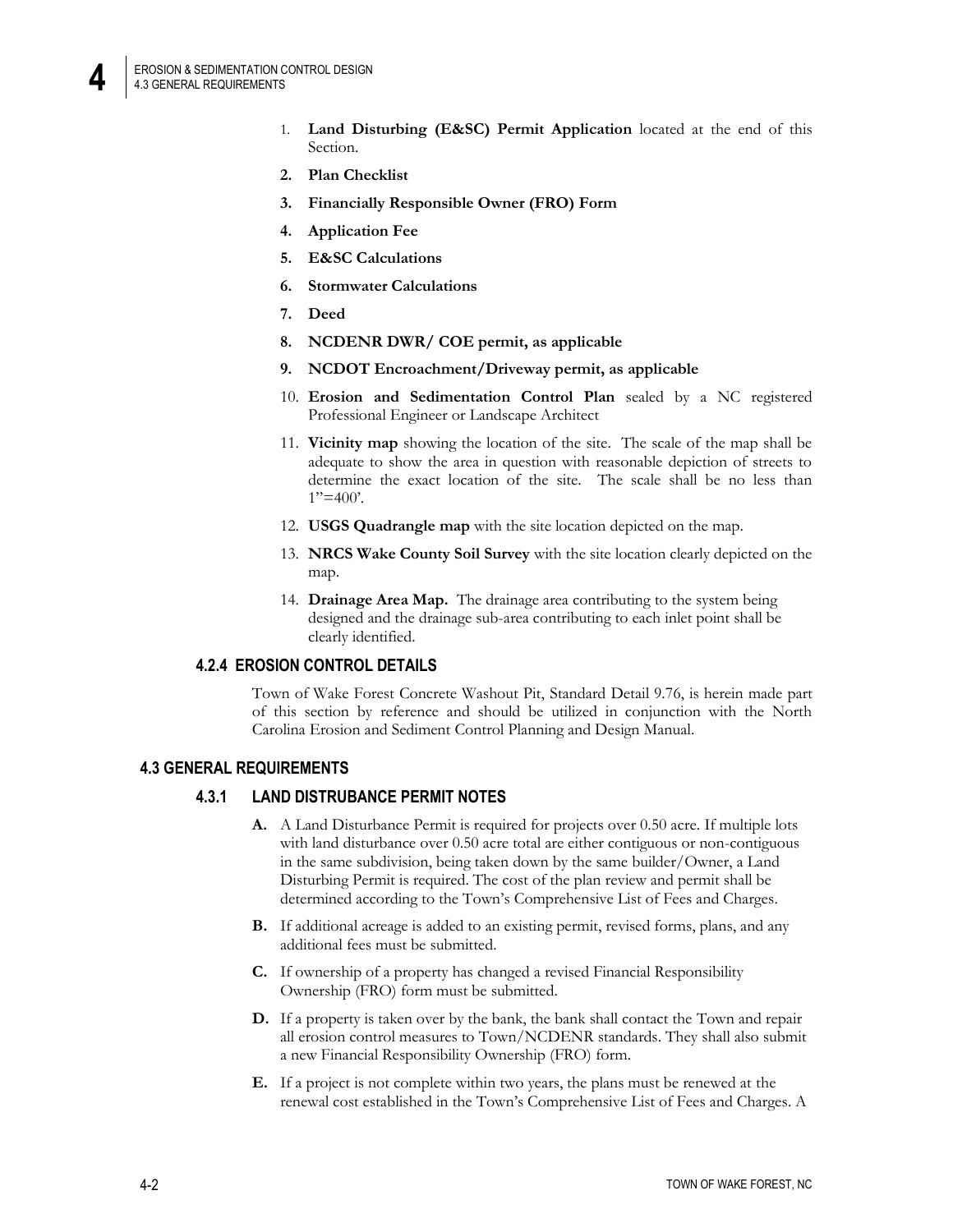revised set of plans may be submitted if acreage has already been developed and a certificate of occupancy has been issued.

- **F.** An **erosion preconstruction meeting** must be held with the Town of Wake Forest prior to start of any work, including installation of erosion control measures, demolition, cutting trees, and grubbing. Contractor to contact Town of Wake Forest Engineering at 919.435.9443 to set up a meeting. All plans must be signed and copies returned back to the Town one week prior to preconstruction meeting.
- **G.** The Financial Responsibility Owner, general contractor, grading company, and erosion control installer must be present at the preconstruction meeting.
- **H.** The **Land Disturbance Permit** and NPDES general stormwater permit will be given out at this meeting.
- **I.** After the preconstruction meeting is held, the Contractor can **install initial erosion control measures only**. This includes but is not limited to construction entrance, silt fence, perimeter diversion ditch, check dams (rock or waddle type), tree protection fence, existing inlet protection, skimmer sediment basins, and sediment traps. Clear only as necessary to install these measures.
- **J.** Cutting trees prior to issuing the permit will not be allowed.
- **K.** Contractor is responsible for E&SC weekly installation and maintenance log including dates of temporary/permanent ground cover, a rain gage, copy of Town of Wake Forest signed plans onsite, revised signed plans, NPDES log, and construction box must be present and easily accessible onsite.
- **L.** Once measures are installed, **Contractor/Financial Responsibility Owner shall call the Town of Wake Forest for an initial inspection**. If site passes inspection, a certificate of compliance will be issued. The Contractor can then being clearing, grubbing, and grading.
- **M.** Contractor to maintain access road for emergencies at all times.
- **N.** Phase project to leave as little ground open as possible.
- **O.** Temporarily seed, straw and tack or hydroseed within 7-14 days of any phase of grading, including slopes. Seed basins and ditches immediately after construction. Refer to seeding schedule chart in Section 12.3.3.E of the UDO.
- **P. Prior to removal of temporary measures**, Town must approve removal. All areas draining to temporary measure must have 75% permanent ground cover.
- **Q.** Town construction inspector will evaluate the site at least once a month. A copy of the inspection form will be emailed to the Financially Responsible Owner. The weekly erosion log and NPDES log must be onsite and available for review.
- **R.** If the site is found out of compliance a Notice of Violation will be issued giving the Contractor/ Financially Responsible Owner 10 working days to remedy the problem. If the situation is not resolved within that time period, a fine may be issued according to the Town's Comprehensive List of Fees and Charges.
- **S.** If sediment leaves the site a fine may be issued according to the Town's Comprehensive List of Fees and Charges. If sediment enters a buffer, stream, or wetland, NCDENR Division of Energy, Mineral and Land Resources will be notified and may issue fines.
- **T.** Call the Town upon completion for a **final erosion inspection**. A punch list may be generated addressing any remaining items. There must be 75% groundcover on the entire site prior to a certificate of occupancy. If the site is found to be in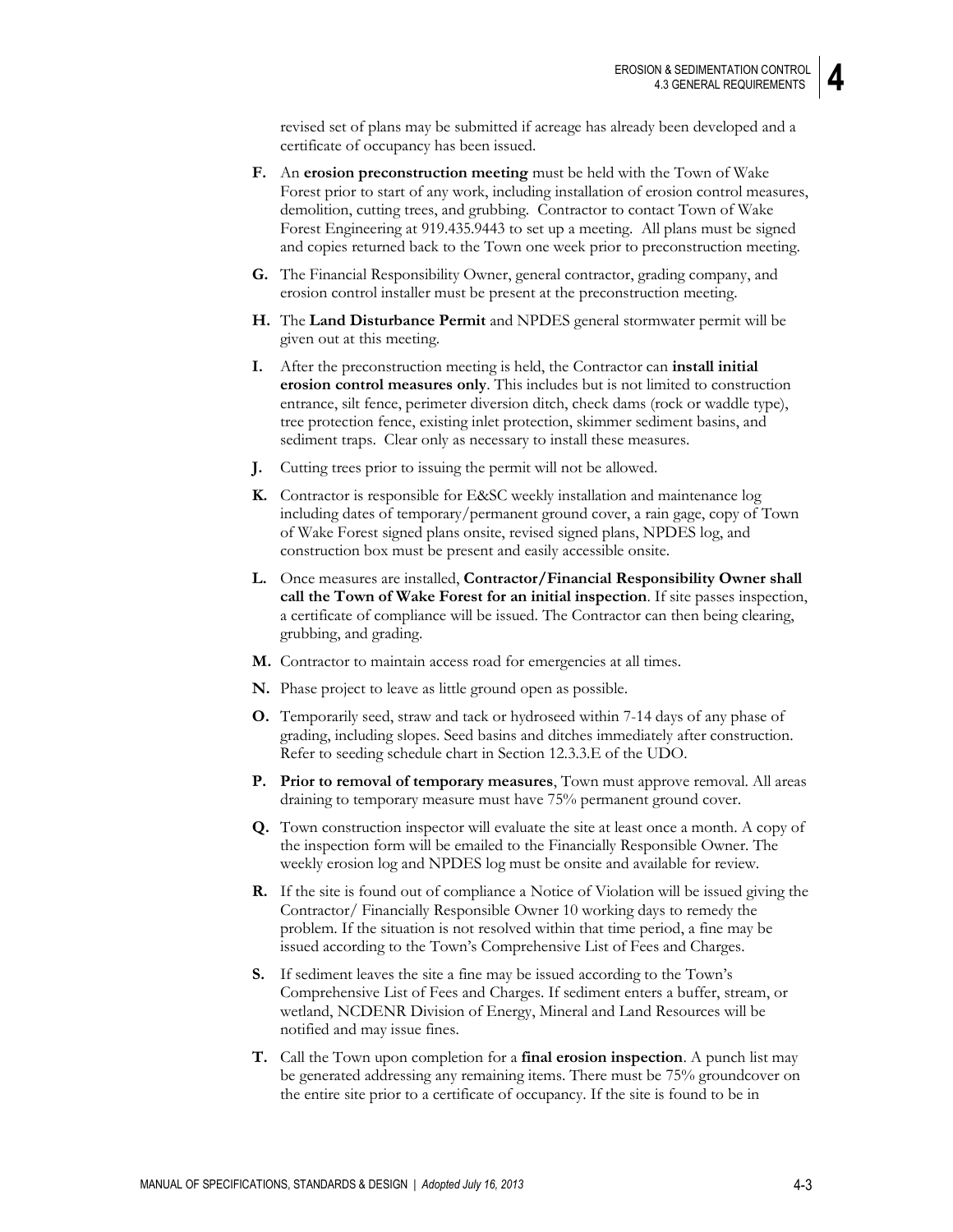**4**

compliance an **erosion certificate of completion** will be issued.

## **4.3.2 CONSTRUCTION SEQUENCING**

- **A.** A **Preconstruction meeting** must be held prior to installation of measures and construction. Contact Town of Wake Forest Engineering Department at 919.435.9443 to set up a meeting. The Land Disturbing Permit will be issued at the meeting, NPDES stormwater permit and plan review.
- **B.** Cutting trees prior to issuing the permit will not be allowed.
- **C.** Installation of initial measures only (silt fence, construction entrance, tree protection fence and sediment basins) must be installed first. No grading or grubbing may take place other than to install the measures.
- **D.** Initial inspection conducted by Town. Please call for inspection 919.435.9531 prior to clearing, grubbing or grading. A certificate of compliance will be issued upon approval of initial measures.
- **E.** Grading may now begin. No mass grading is allowed. Please follow the phased sequence of construction outlined on the plans. If the plans need revision, please notify the Town and design Engineer prior to starting work. If work is conducted that is not shown on the approved set of plans, it may result in an NOV or fine/violation.
- **F.** Installation of roads for safe access must be established prior to construction of buildings for emergency access purposes.
- **G.** Owner is responsible for inspecting measures weekly and within 24 hours after every  $\frac{1}{2}$ " of rainfall. A rain gage must be onsite along with a copy of the signed plans per the NPDES Stormwater Permit. A designated subcontractor may be in charge of inspections but must still have proper NCDOT Erosion Level I/II Certification Training.
- **H.** An additional erosion measure self inspection must be conducted outlining installation and maintenance of erosion control measures including seeding operations. A chart will be provided for the Owner/Representative to fill out on a daily basis including date of installation, maintenance and repair. This chart will also include a location to put turbidity levels in NTU's at all outlet points. This chart must be kept onsite at all times.
- **I.** Monthly inspections will be conducted by the Town (at a minimum). The Town will give the Owner a copy of the inspection report and notify them of any issues that the site may have.
- **J.** If an NOV is issued, the site issues will need to be addressed as per the NOV (Notice of Violation) letter but no later than ten calendar days. If the NOV is not addressed, fines may be issued according to the Town's Comprehensive List of Fees and Charges.
- **K.** If three NOV's are issued on one construction site to the same Owner/Contractor, a stop work order will be issued and re-education/training must be conducted and verification of training must be presented to the Town prior to re-starting work.
- **L.** Any mud tracked into the street must be cleaned up immediately. If the mud/dirt is not addressed in a timely manner, the Contractor will be assessed a fine according to the Town's Comprehensive List of Fees and Charges.
- **M.** If sediment leaves the site into a water course, natural area, or wetland an automatic fine will be issued according to the Town's Comprehensive List of Fees and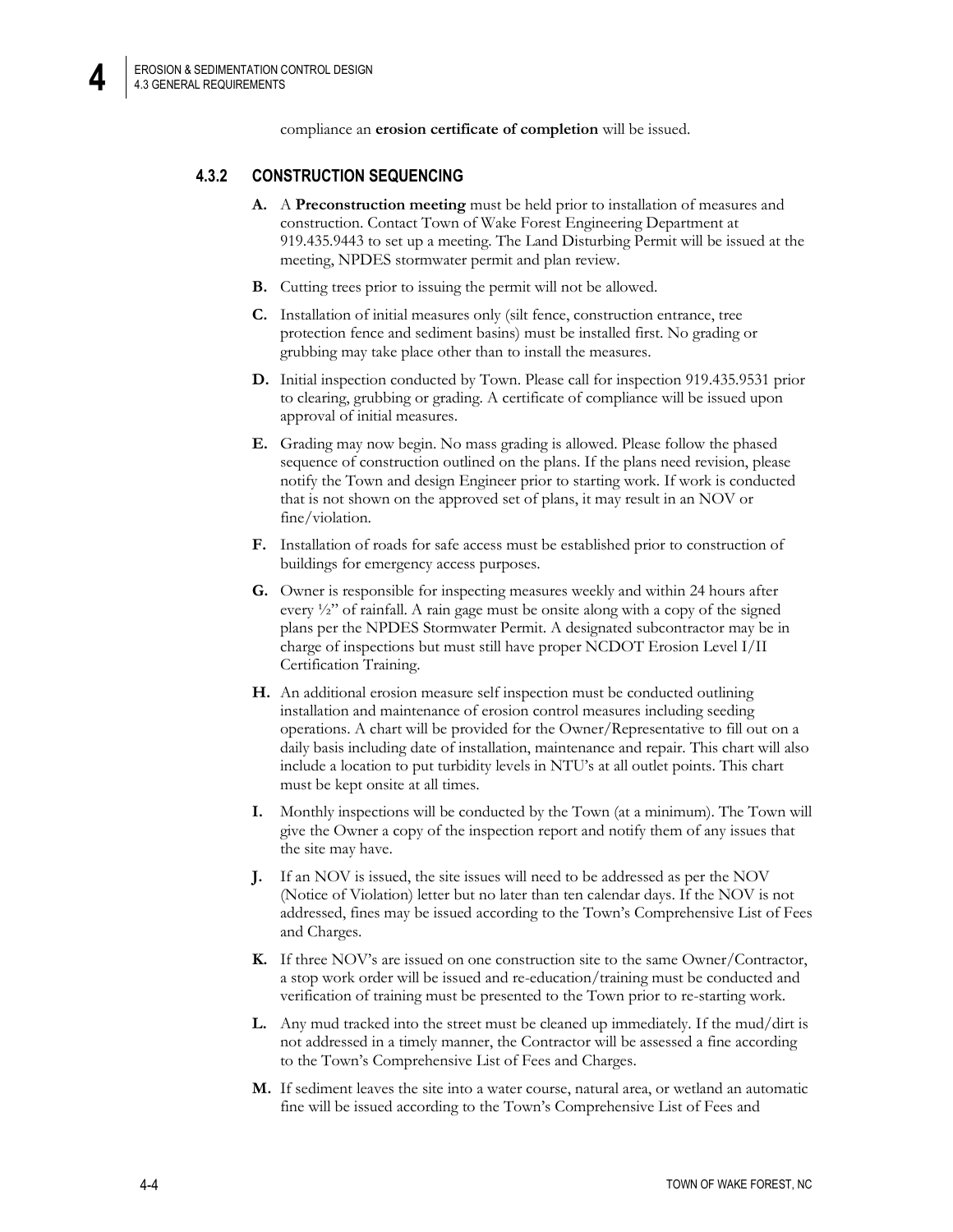Charges. In addition, NCDENR will be automatically notified and additional fines may be assessed.

- **N.** Grading prior to issuing the permit or without a permit will result in a fine according to the Town's Comprehensive List of Fees and Charges, plus any additional permit review fees.
- **O.** Seed the project as work progresses within 14 calendar days of any phase of grading and within 10 days of final completion.
- **P.** Upon completion the project must be 85% built out to accept erosion control, streets, stormwater, etc., and have 75% permanent grass coverage. A final inspection will be conducted where a punchlist may be generated to aid the Contractor in project close out.
- **Q.** Final PE certified As-Builts must be submitted to the Town for stormwater pipes (invert and top elevations, pipe length, and pipe slope), private and public basins, level spreaders, stormwater facilities, greenways/trails, recorded easements, NCDOT acceptance, roadway cores, soil compaction tests, maintenance and operation agreements, etc. See Appendix B, Section 2.
- **R.** A Certificate of Completion will be issued at final project close out when all paperwork has been received and all measures installed/removed as per plan. This certificate will close out the erosion control permit. A temporary certificate of occupancy may be permitted prior to the final certificate of completion. The bond will be released upon issuance of certificate of completion for the erosion control permit.

#### **4.4 FEES AND INSPECTIONS**

#### **4.4.1 FEES**

**A.** Fees for the administration of the Town's erosion and sedimentation control regulations are due upon initial submittal of construction plans. Any resubmittal of a Land Disturbance Permit application shall require the same permit fees as were paid in the original application. Any renewal of a Land Disturbance Permit for a project that is under construction but not completed within two (2) years of the original Land Disturbance Permit issuance shall require fees to be paid based upon the Town's Comprehensive List of Fees and Charges.

#### **4.4.2 INSPECTIONS**

- **A.** Agents and officials of the Town will monthly (at a minimum) inspect landdisturbing activities to ensure compliance with the Act, this ordinance, or rules or orders adopted or issued pursuant to this article, and to determine whether the measures required in the Plan are effective in controlling erosion and sedimentation resulting from land-disturbing activity. Notice of the right to inspect shall be included in the certificate of approval of each Plan.
- **B.** The Town has the power to conduct such investigations as it may reasonably deem necessary to carry out its duties as prescribed in this article, and for this purpose to enter at reasonable times upon any property, public or private, for the purpose of investigating and inspecting the sites of any land-disturbing activity. No person may refuse entry or access to any authorized representative or agent for the Town who requests entry for purposes of inspections, and presents appropriate credentials, nor may any person obstruct, hamper, or interfere with any such representatives while in the process of carrying out their official duties.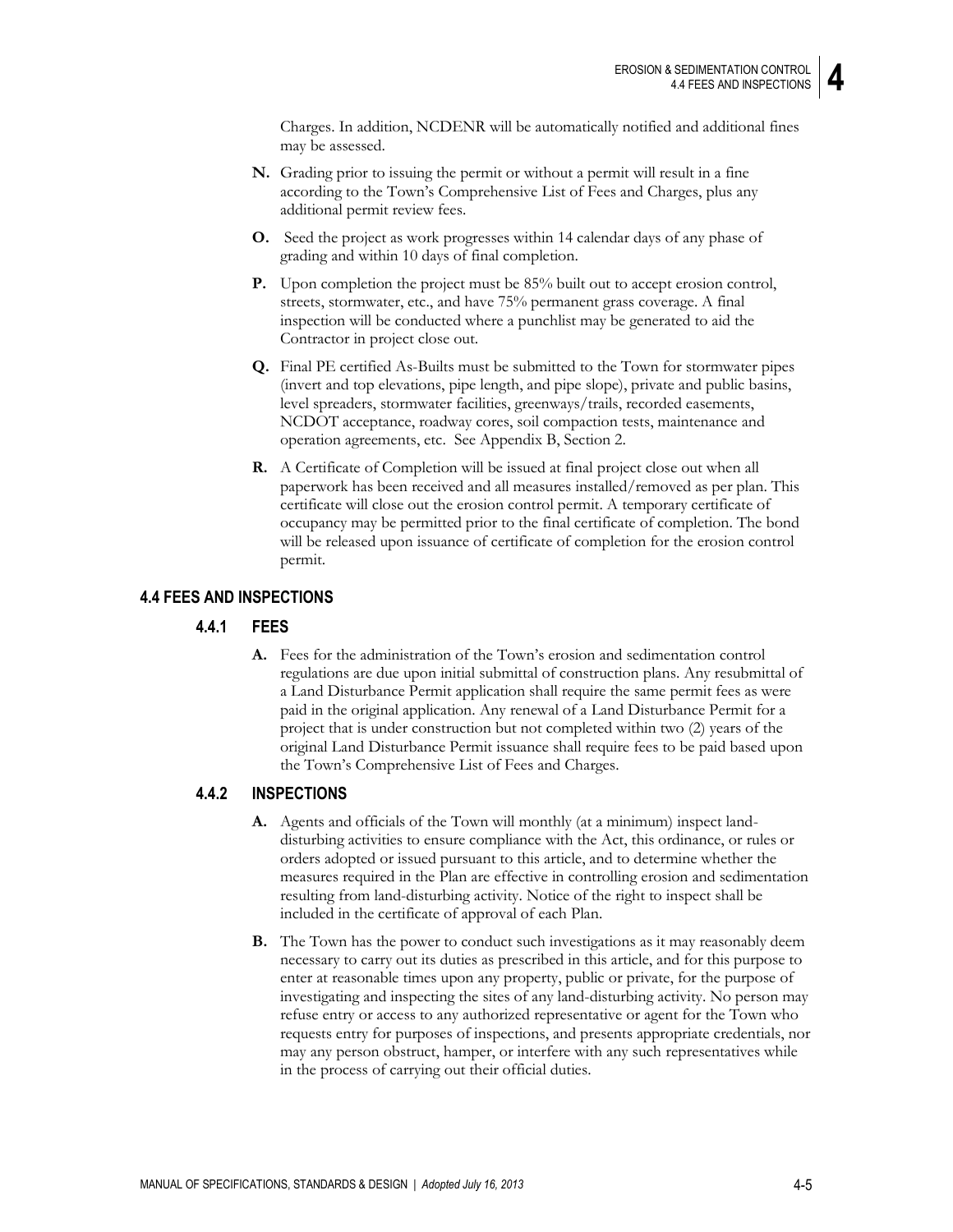**4**

- **C.** A Certificate of Compliance for Preliminary Soil Erosion and Sedimentation Control must be issued indicating that initial soil erosion and sedimentation controls have been installed. This certificate must be issued prior to the approval by the Town of an application for building construction in the Town, in any of the incorporated areas of the Town, or extraterritorial jurisdictional areas of the Town subject to the erosion and sedimentation control regulations of this article.
- **D.** A Certificate of Completion must be issued when inspections indicate that all conditions of the approved land disturbance permit are met and all disturbed areas are stabilized with permanent ground cover, permanent armor, or impervious surface. All proposed roads, utilities, permanent erosion control devices, and other infrastructure has been installed as per approved plans. All temporary sediment control devices required by the approved plan are removed.
- **E.** Once a Certification of Completion is issued on an approved plan involving a proposed public road dedication and a petition for North Carolina Department of Transportation acceptance is submitted to Administrator, notification must be mailed to the North Carolina Division of Highways District 1 Office detailing that the project has been issued a Certification of Completion. This notification should describe the project in detail with publicly dedicated streets described by name and approximate length.
- **F.** Any land disturbing activity will be the responsibility of the individual building lot owners, and failure to control project against off site damage as documented by the Town's authorized representative will be deemed a violation of the erosion and sedimentation control regulations of this article.
	- 1.A driveway with a minimum 10 foot wide by 30 foot long (with filter fabric underneath) gravel construction pad or equal will be required, in addition to the installation of silt fence on the low sides of the lot and tree protection around the remaining sides, for each building lot when the initial footing inspection is conducted by the Engineering Construction Inspectors.
	- 2. For single family residential lots, the construction entrance shall be a minimum of 12 feet wide by 30 feet long with filter fabric underneath that meets ASTM D 4632 standards and has a 200 pound grab tensile strength.
	- 3. The Town of Wake Forest Department of Engineering will approve the type of silt fence that will be accepted.
	- 4. Seeding and mulching of any applicable disturbed area is required. Areas within 25 feet of the edge of pavement or gravel of the road must be stabilized before the issuance of a Certificate of Occupancy. Each lot must have 75% germinated seed coverage prior to a CO and have positive drainage on all sides.
	- 5.Any erosion or stormwater issues on individual lots will be the responsibility of the builder for a one year period after house is sold.
- **G.** The Town may require written statements, or the filing of reports under oath, with respect to pertinent questions relating to land-disturbing activity.
- **H.** If through inspections the Town determines that significant erosion or sedimentation is occurring as a result of land-disturbing activity, despite application and maintenance of protective measures, the person conducting the land-disturbing activity will be required by the Administrator to take additional protective action.

## **4.5 VIOLATION FEE LIST**

Fees for violations shall be assessed according the Town's Comprehensive List of Fees and Charges.